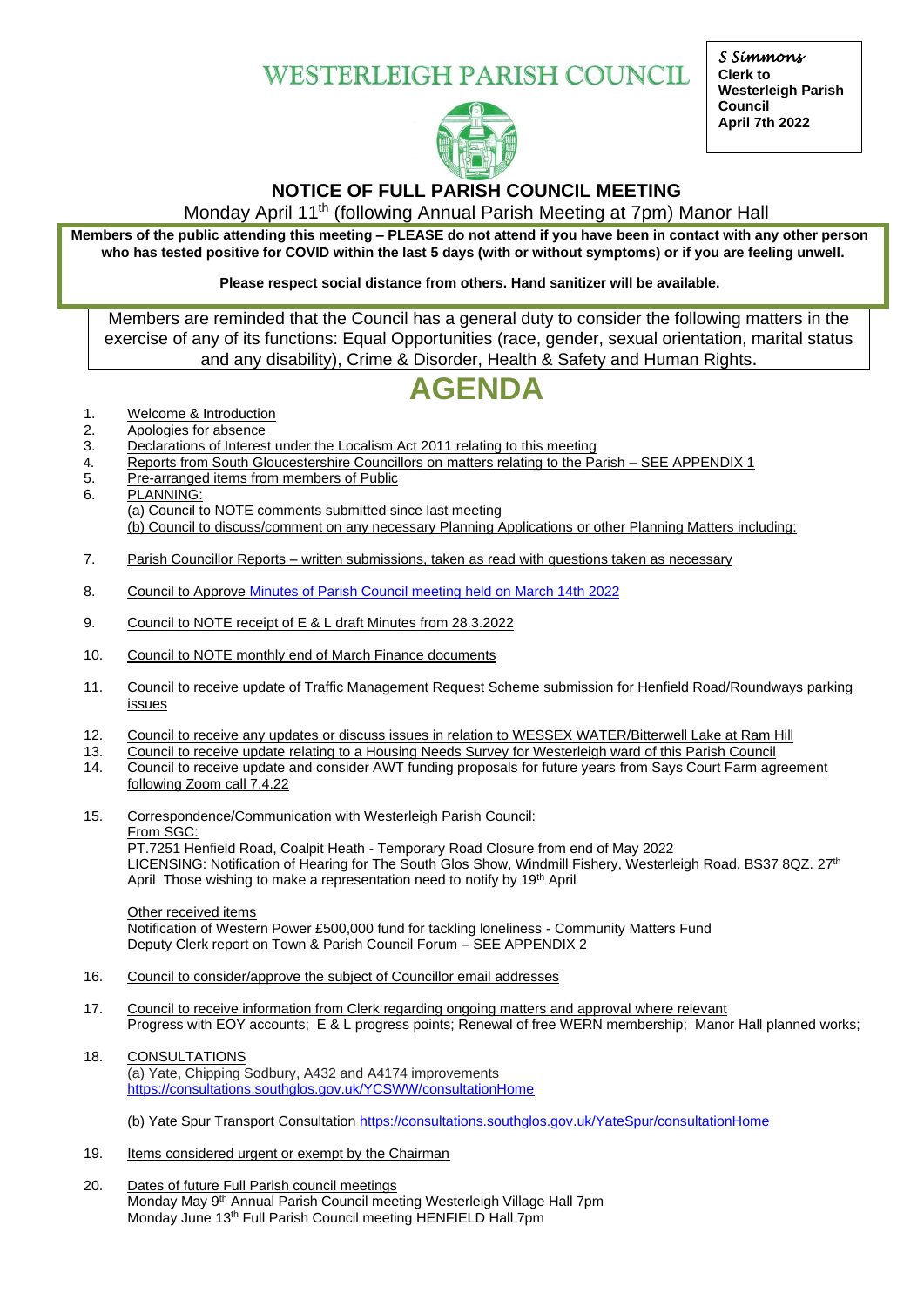### **Appendix 1 Westerleigh Parish Council – District Councillors' Report**

#### **Bus Service Cuts and Timetable Changes**

The Government has announced that financial support provided under the Bus Recovery Grant (BRG) scheme will finish in October. The West of England Combined Authority (WECA) were notified by local bus operators of many service changes, coming into effect from Sunday 24<sup>th</sup> April 2022, as operators adjust to the government's announcement. Bus operators have provided the following update on the pressures they are experiencing:

*In recent months we have experienced significant driver shortage across the West of England – we have seen increased numbers of leavers, due primarily to drivers being tempted into the HGV industry by significantly inflated wages for haulage companies (following the HGV crisis).* […] *As well as increased leavers we also continue to experience driver sickness at approximately 9% (normally at this time of year this would be around 3%) some of which is COVID related.* 

*Recruitment has also been significantly challenging in recent months.* […] *With our current levels of attrition and sickness we are approximately 120 drivers short of our required establishment.* 

WECA will be supporting a number of bus services, using underspends from their 2021/22 budget, that would have been withdrawn for being commercially unviable. This includes the Y3 that serves Iron Acton and the Y5 that serves Westerleigh village. As the ongoing financial support from WECA cannot be guaranteed in the long term replacement services will be put out to tender at the end of August.

| <b>Y1</b><br>(Bristol) | Chipping Sodbury - Yate - Nibley -<br>Coalpit Heath - Frenchay - Bristol Bus<br>Station                                                                                                    | Timetable amendment.                                                                                                                                                                                              |
|------------------------|--------------------------------------------------------------------------------------------------------------------------------------------------------------------------------------------|-------------------------------------------------------------------------------------------------------------------------------------------------------------------------------------------------------------------|
| <b>Y2</b><br>(Bristol) | Yate - Nibley - Coalpit Heath - Downend<br>- Fishponds - Eastville - Bristol Bus<br>Station                                                                                                | Service Withdrawn. Passengers can use<br>services Y1, Y4, Y6, 86 and 680 an<br>alternative.                                                                                                                       |
| Y3<br>(Bristol)        | Yate – Iron Acton – Frampton Cotterell –<br>Winterbourne - Hambrook - Bristol Bus<br>Station                                                                                               | Timetable Changes: WECA is funding the<br>full service as it is no longer commercially<br>viable. It will include a replacement service<br>within the tender round to start from 28 <sup>th</sup><br>August 2022. |
| Υ4<br>(Bristol)        | Yate – Nibley – Coalpit Heath – Frampton<br>Cotterell - Winterbourne - Hambrook -<br>Frenchay - Broomhill - Stapleton -<br>Eastville - Bristol Bus Station                                 | Route amendment, service will now<br>terminate at Yate Park and Ride.<br>Frequency reduction to every 90 minutes.                                                                                                 |
| Y5<br>(Bristol)        | Chipping Sodbury - Yate - Westerleigh -<br>Pucklechurch - Shortwood - Mangotsfield<br>- Staple Hill - Fishponds - Eastville -<br><b>Bristol Bus Station</b>                                | Timetable Change: WECA is funding the<br>full service as it is no longer commercially<br>viable. It will include a replacement service<br>within the tender round to start from 28 <sup>th</sup><br>August 2022.  |
| Y6<br>(Bristol)        | Chipping Sodbury - Yate - Nibley -<br>Coalpit Heath - Frampton Cotterell -<br>Winterbourne - Stoke Gifford - Little<br>Stoke - Patchway - Cribbs Causeway -<br>Filton - Southmead Hospital | Timetable changes.                                                                                                                                                                                                |

#### **Completion on the Yate Spur Cycleway Consultation**

South Gloucestershire Council is seeking the views of residents and stakeholders on its proposals to finish the Yate Spur Cycle Path. This will provide a safe cycle connection from Yate to the Bristol and Bath Railway Path and the wider cycle network. This will give residents and visitors better options for walking, cycling and horse riding.

The purpose of this scheme is to provide a new walking and cycling route segregated from motor vehicles which will make it safer and more attractive to walk or cycle between Westerleigh and Yate. These facilities will be designed to be suitable for use by people of all abilities, will encourage walking, and enhance safety for cyclists. The proposals include completing the sections of route between Westerleigh village and Yate that do not currently have off road provision for cyclists. The scheme will also include a section of segregated equestrian path.

Funding for the improvements will be provided by the West of England Combined Authority's (WECA's) funding from Central Government. Any new infrastructure will not be funded from South Gloucestershire Council's budget for capital projects and so will not take money away from other council services or projects. Funding is subject to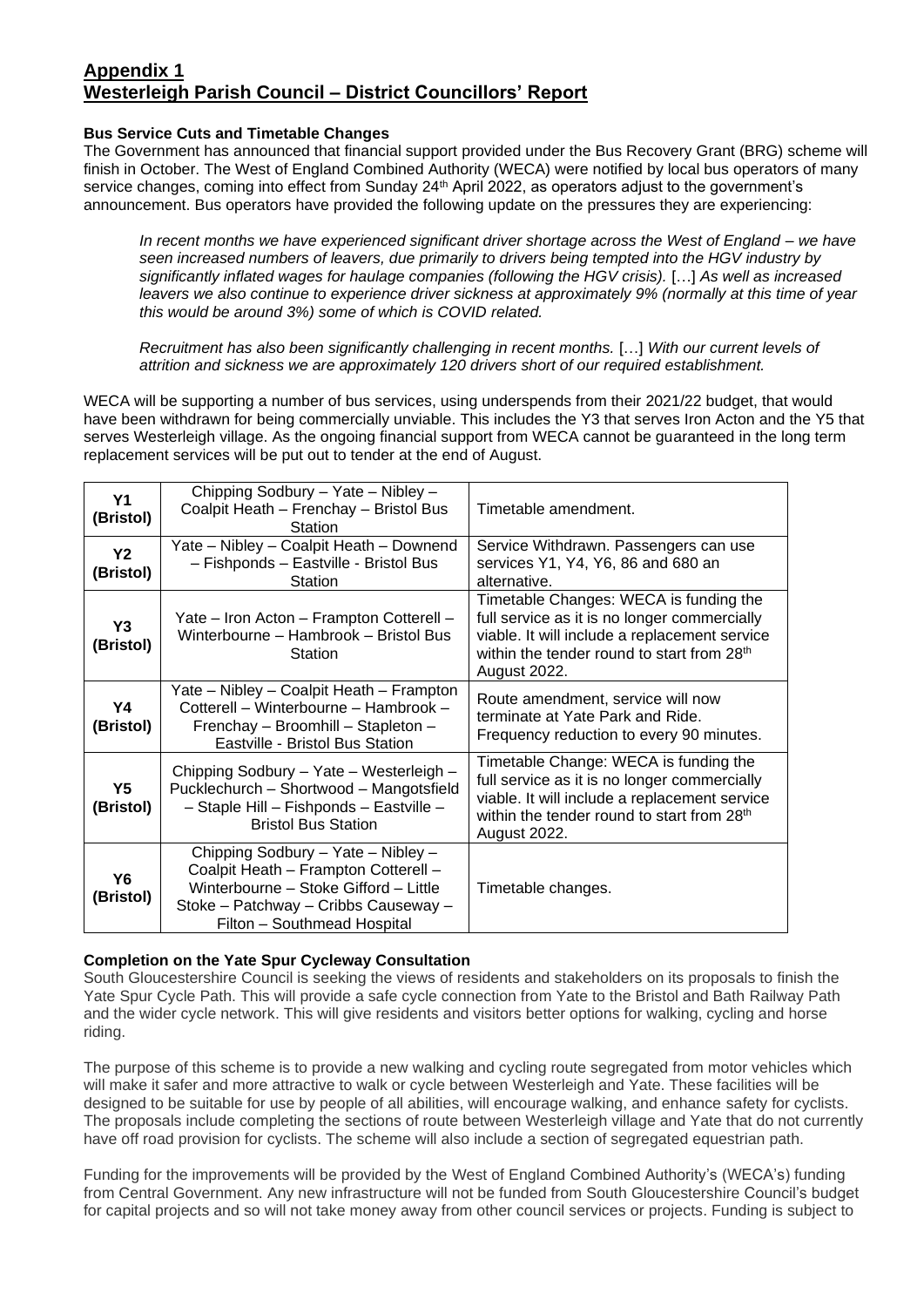business case approval by WECA. An outline business case is due to be submitted later this year. Following approval of the outline business case, further opportunity will be provided to comment as part of a planning application for the scheme. A full business case will be submitted once detailed design and planning consent has been completed/granted. Estimated start date would be spring 2023.

This consultation runs until 20<sup>th</sup> April. More details can be found at [https://consultations.southglos.gov.uk/YateSpur/.](about:blank)

#### **Member Award Funding for 2022/23**

Do you know of any local community group that is looking for funding for a project? If they mainly serve people in Frampton Cotterell ward (Frampton Cotterell, Coalpit Heath, Iron Acton, Rangeworthy, Tytherington and surrounding areas), get in touch with us about Member Awarded Funding (MAF). Between us we have a total of £9,000 to allocate to local projects in the coming year. We are particularly keen to hear from groups and communities that haven't applied to us before.

If your project benefits people from a much wider area, covering much of South Gloucestershire, you can apply for an Area Wide Grant (AWG). The deadline for the first round of applications for 2022/23 is 9<sup>th</sup> May 2022.

For both grants, your group needs to be registered with the council's grants system. You can find more information on AWG at www.southglos.gov.uk/AWG and about all community grants available through the council at [www.southglos.gov.uk/grants](about:blank)

# **Appendix 2 Summary of T & PC Forum 5.4.22**

Cllr McCullough & the Deputy Clerk attended the Town & Parish Council Forum meeting.

Update from Community Cohesion rep

Over the weekend a number of cars were burned out in the local area (including Bradley Stoke, Stoke Gifford, Little Stoke, Patchway) - [https://www.bbc.co.uk/news/uk-england-bristol-60972632\)](https://www.bbc.co.uk/news/uk-england-bristol-60972632) Rachel Williams-Lock from SGC fed back that the incidents are thought to be linked to patriotic groups, and patriotic leaflets may be circulating in the local area. **If you are aware of such leaflets being circulated locally please report this to Rachel or the police.** 

Update from ALCA (Avon Local Councils Association)

-The Bath and North East Somerset ALCA group is carrying out some work around improving its relationship with WECA (or lack thereof). There is scope for the South Glos ALCA group to learn from this/ do something similar. - ALCA has received feedback from clerks about lack of recent police engagement with parish council meetings. ALCA is looking into solutions.

-ALCA has launched a FREE one hour e-learning course for councillors (and officers) 'An Introduction to Local Councils'. Our Chairman Rob McCullough is going to try it out and will let us know how he finds it. ALCA would like all councillors to complete it. [https://www.avonlca.org.uk/events/e-learning-courses/872-an-introduction-to](https://www.avonlca.org.uk/events/e-learning-courses/872-an-introduction-to-local-councils)[local-councils](https://www.avonlca.org.uk/events/e-learning-courses/872-an-introduction-to-local-councils)

South Glos Housing Strategy – public consultation from 1<sup>st</sup> July 2022 for 9 weeks

South Glos is developing a (non-statutory) housing strategy which will set out a broad vision for how good housing could be in the next 30 years (Brian Glasson's words – it was somewhat unclear at the meeting what outcomes the strategy will deliver over and above what the Local Plan and its planning policies will deliver).

• South Glos Planning Service review May (24-26th)

Brian Glasson informed the meeting of the following… the Planning Service will be having a review in May (24- 26th) where external reviewers will come and look at how the service is performing -what do we do well? what could we do better? as part of an on-going process of seeking to improve service delivery: we will be forming stakeholder groups and would very much like one of these to be parish and town councils, who would have the opportunity to feedback directly to the review panel members. We will send more details out soon, but I just wanted to start to sow the seed.

Ukraine refugees – Homes for Ukraine and SGC involvement

Mark Pullin from SGC informed the meeting of the work SGC will be carrying out to support the national Homes for Ukraine scheme (whereby 'sponsors' are matched with Ukrainian 'guests' and submit a joint visa application). Separately from the visa application process SGC has responsibility for schooling, carrying out safeguarding/ DBS checks for the sponsors, and the Private Sector Housing Team will be doing accommodation inspections e.g. gas safety, smoke alarms etc. Wraparound care will also be provided by a partner to organise essentials for guest - £200 emergency cash, a smartphone, library access. In the longer term SGC will be looking at how to involve guests with the local community and the Ukrainian community in the area. At the moment SGC is relying on